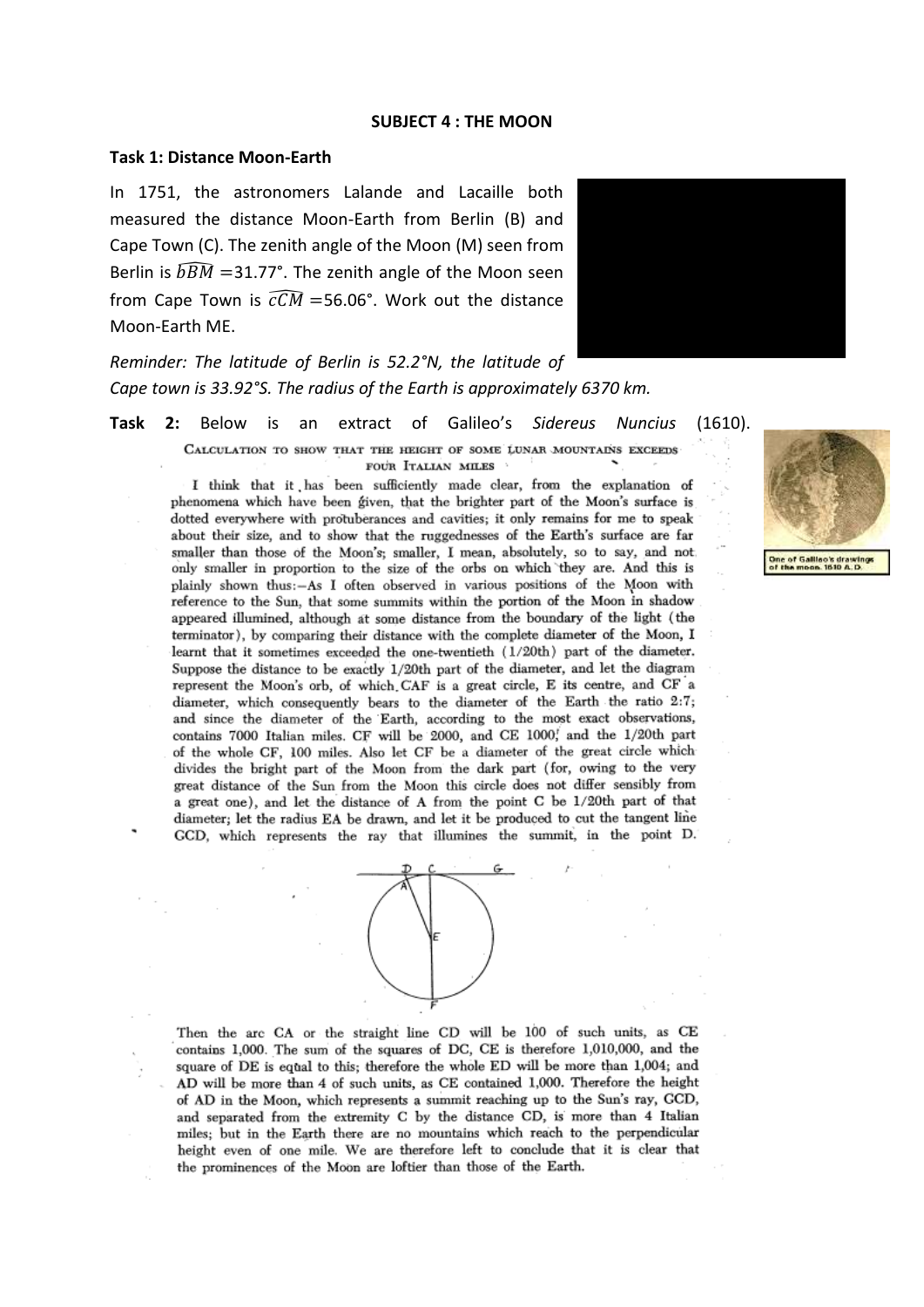- 1. Read the text carefully: what is the purpose of this extract?
- 2. Translate the title of Galileo's book in English.
- 3. Use the letter-labels to fill in the blanks below.
	- a. The letter \_\_\_ indicates the Moon's centre.
	- b. Segments , and are each a radius of the Moon.
	- c. Segment \_\_\_ represents a mountain whose top is at point D.
	- d. Segment \_\_\_ indicates the beam of sunlight that touches, at point C, the boundary between the Moon's light and dark halves – technically, the terminator– and illuminates the mountain.
- 4. Galileo found a right triangle of interest: triangle ECD. Again, use the letter-labels in Galileo's diagram to fill in the blanks below regarding statements about triangle ECD.
	- a. Angle \_\_\_ is the right angle.
	- b. Side is a lunar radius, about miles.
	- c. Side is the distance from the terminator to the illuminated mountain peak, as seen from Earth.
	- d. Side is the triangle's hypotenuse.
	- e. This hypotenuse encompasses the sum of two segments: another lunar radius, segment , plus the height of the mountain, segment

In *The Starry Messenger*, Galileo wrote that the illuminated peaks appeared as far as  $\frac{1}{20}$  of the Moon's diameter from the terminator.

- 5. Use the diameter of the Moon to work out how far into the Moon's dark side these illuminated peaks were situated, according to Galileo.
- 6. To which side of the right triangle ECD does this answer correspond?
- 7. Use the Pythagorean Theorem for the hypotenuse of triangle ECD.
- 8. Deduce the height of the mountain itself. In fact, your answer represents the minimum height of lunar mountains; they must be at least this tall to poke up into the sunlight.
- 9. A more accurate value for the diameter of the Moon is 2160 miles. Find the height of the mountain.
- 10. Given a mile is 1685 metres, compare the height of lunar mountains to that of mountains on Earth. Your answer must include a direct number comparison.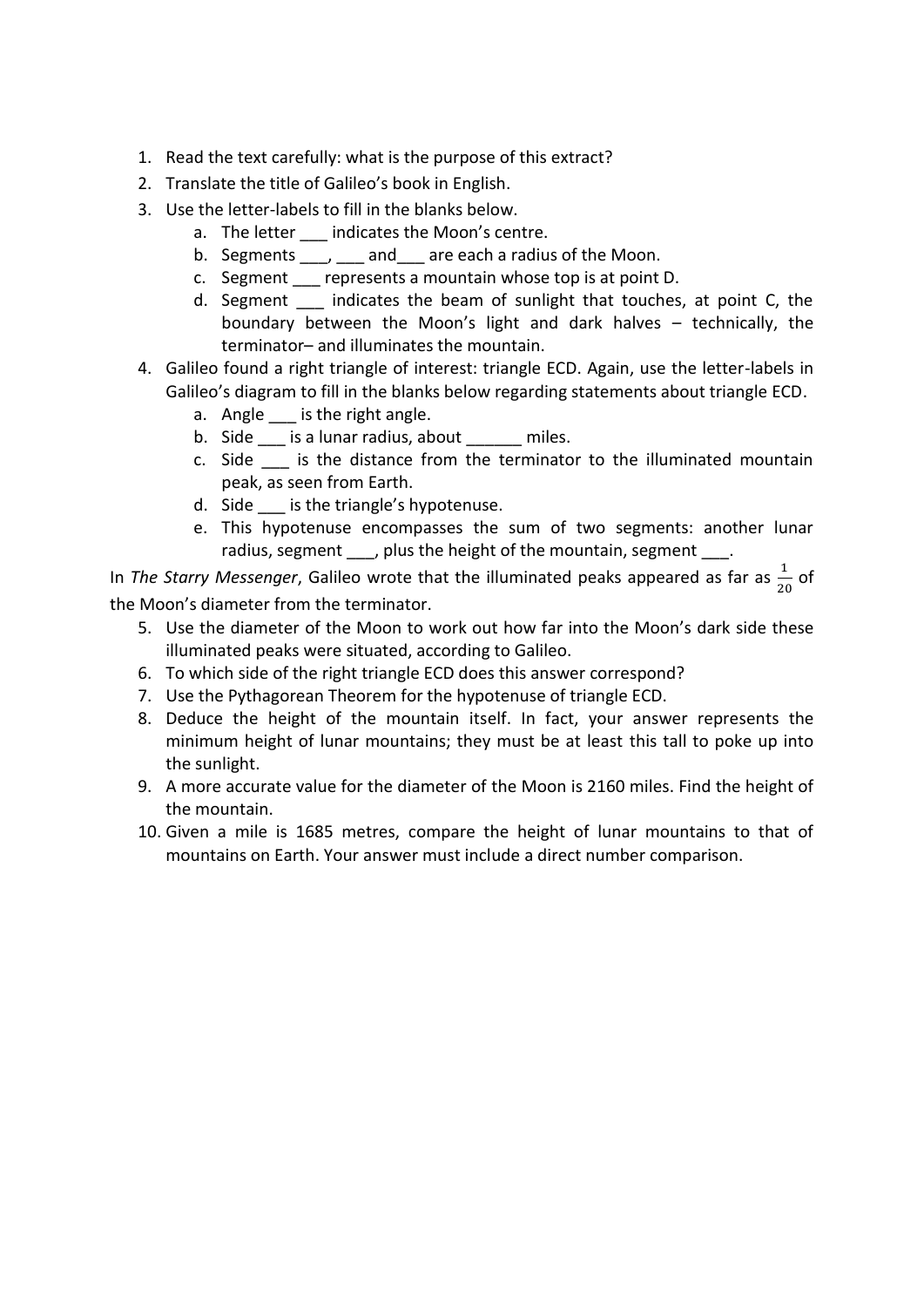

## **Task 4**

Assume the Moon is spherical with radius 1740 km. You've just landed in the Sea of Showers and at the horizon you see the Mons Blanc (3,600 m high). How far are you from this peak?

*In this problem, we'll disregard the observer's height.*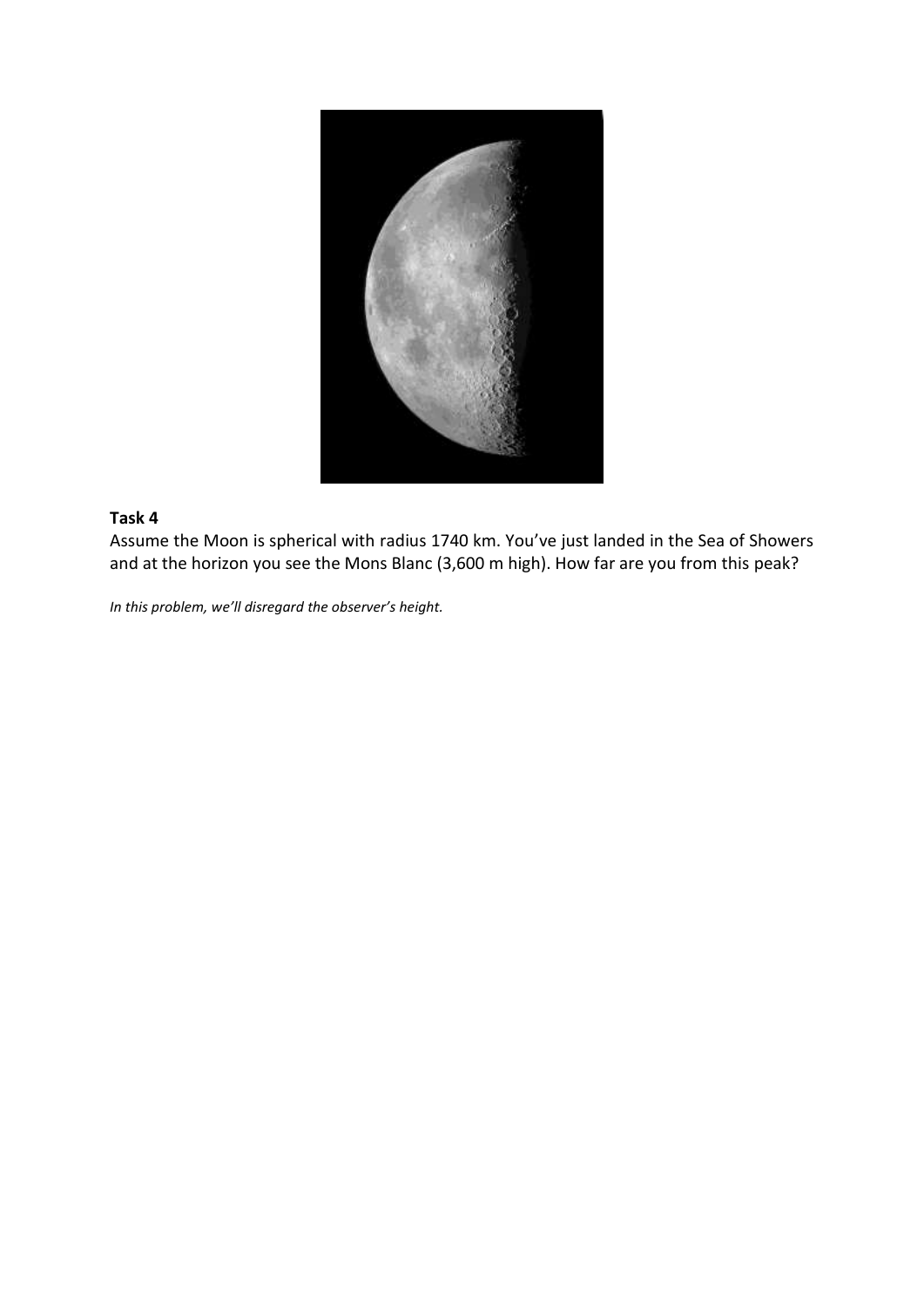**Task 5** A photograph of the waxing crescent Moon is shown below.



1. Estimate the diameter of the Albategnius crater knowing the diameter of the Moon is approximately 3,500 km.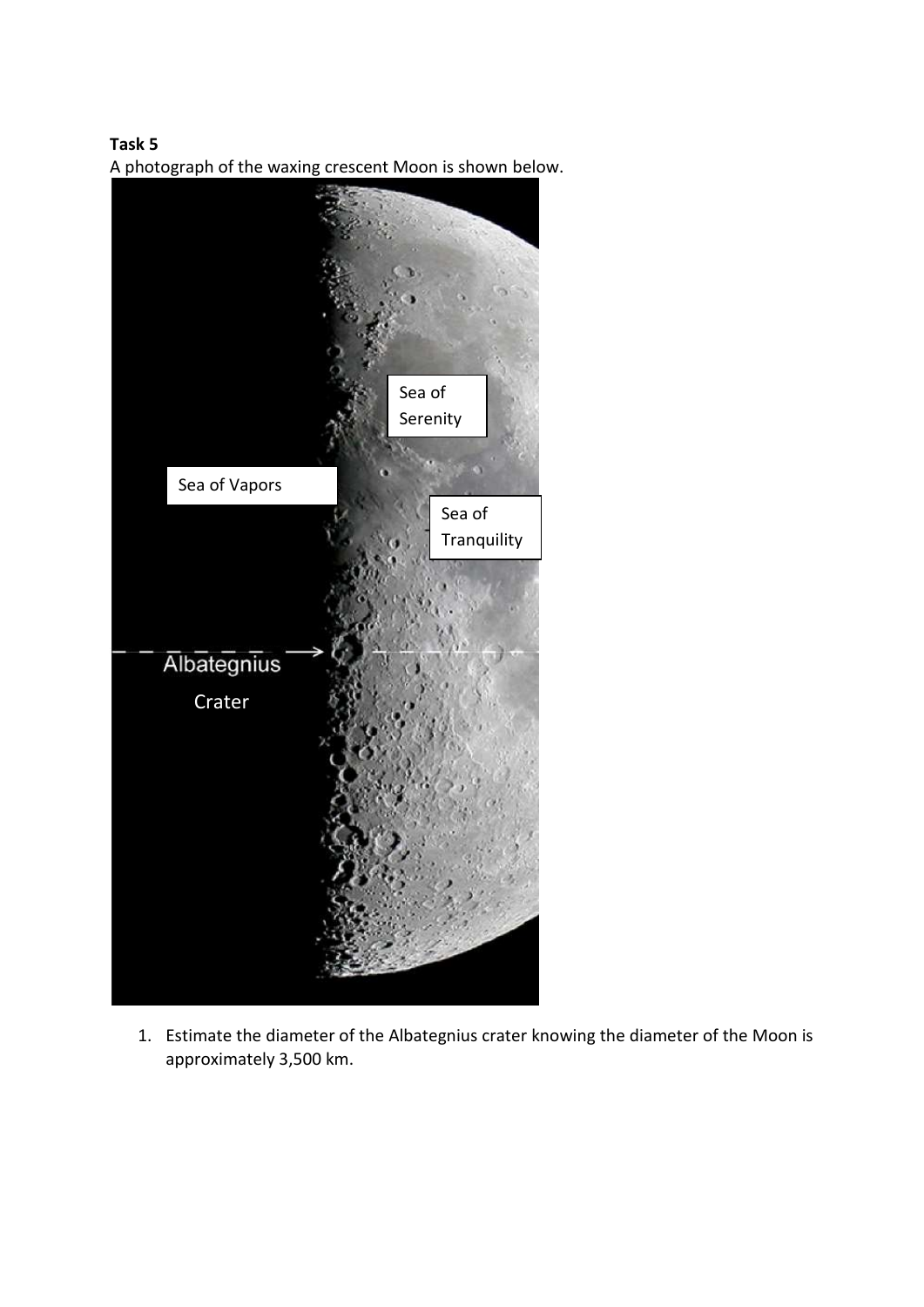2. The figure below shows a cross-section of the Moon following the dotted line on the photo above.



A: bottom of the rim of the crater S: top of the rim of the crater O: endpoint of the shadow of the rim of the crater T: point of the Moon's terminator L: centre of the Moon

Find an estimate of the height of the rim of the crater.

## **Task 6 : the Lunar month**

### **Sidereal period of the Moon**

The Moon went by the star Aldebaran on 1996 November 25 at 16:00, then again on 1996 December 23 at 0:00. Calculate the time interval between the two events: this is the sidereal period of the Moon.

### **The Moon about the Earth**

Assume the Earth is a fixed point. The Moon makes a complete orbit around the Earth with respect to the fixed stars about once every 27.3 days(its sidereal period).

At the time  $x=0$ , the Earth, the Moon and the Star Aldebaran are collinear. Let's note *x* the number of days since this time and *a(x)* the number of rotations about the Earth.



Complete the table

| nr of days $x$          |  |            |      | .54.0 | 4U |  |
|-------------------------|--|------------|------|-------|----|--|
| Inr of rotations $b(x)$ |  | - -<br>◡.◡ | ັບ.⊥ |       |    |  |

Give the expression of the function *a* in terms of *x*.

#### **The Earth about the Sun**

While the Moon turns about the Earth, the Moon-Earth system revolves around the Sun. We consider the Earth's orbit is circular and run in 365 days at constant speed. Assume the Earth, the Sun and the star Aldebaran are collinear in that order when *x=0*. Let  $b(x)$  be the number of turns of the Earth about the Sun.



Complete the table

| nr of days $x$          |  |     | -4u | - - |
|-------------------------|--|-----|-----|-----|
| Inr of rotations $a(x)$ |  | ◡.⊥ |     |     |

Give the expression of the function *b* in terms of *x*.